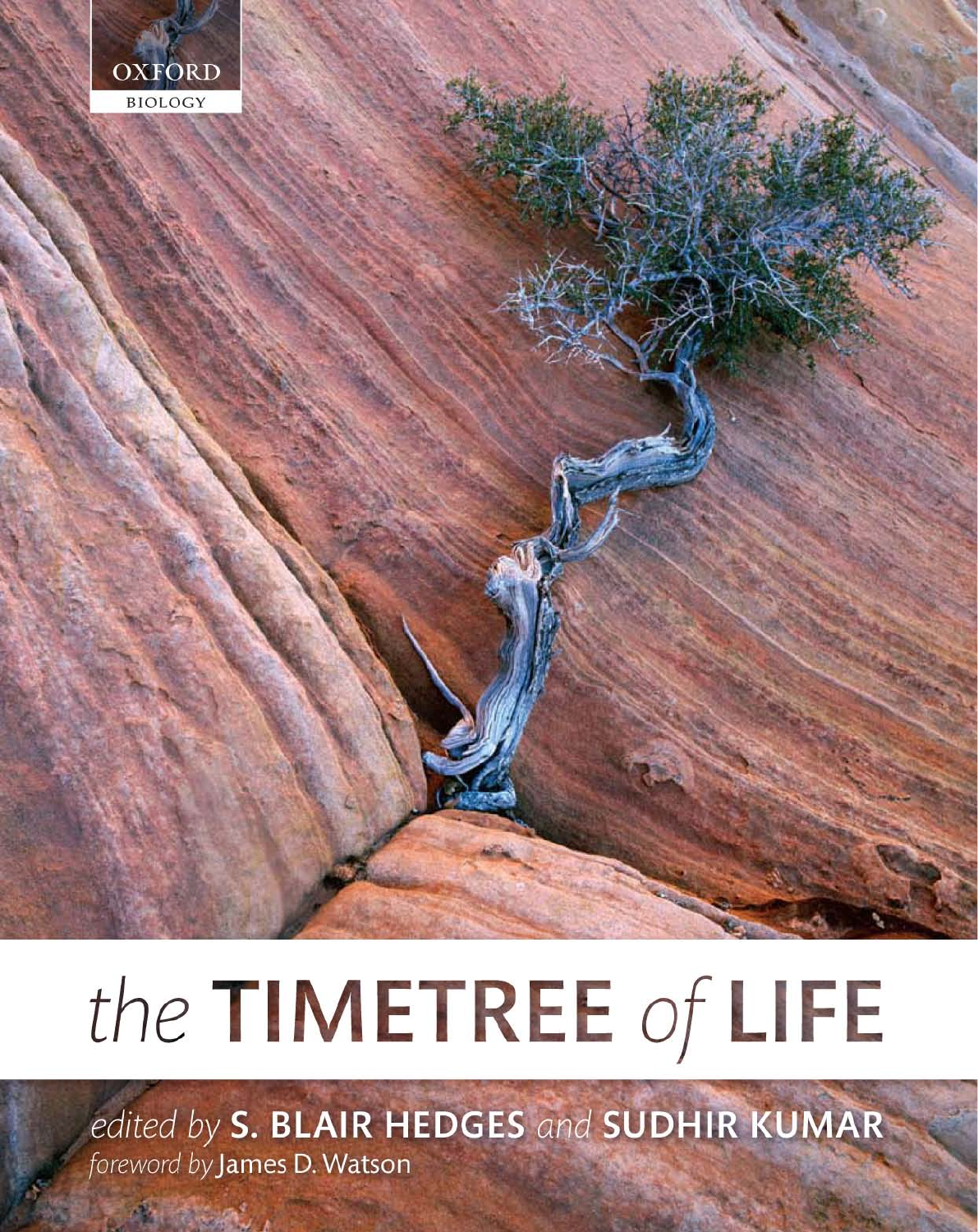# Pikas, hares, and rabbits (Lagomorpha)

## *Conrad A. Matthee*

Evolutionary Genomics Group, Department of Zoology, University of Stellenbosch, Stellenbosch, 7602 South Africa (cam@sun.ac.za)

# Abstract

The pikas, hares, and rabbits  $(\sim 90$  species) are grouped into two families, Ochotonidae and Leporidae, within the mammalian Order Lagomorpha. Based on several molecular studies, the estimated time of divergence of these two families has varied between 30.4 and 51.0 million years ago (Ma), with an average of 40 Ma. Climatic shifts during the Eocene–Oligocene transition may have been responsible for this divergence.

The pikas, hares, and rabbits (Fig. 1) are united into the monophyletic Order Lagomorpha based on the presence of a second peg-like upper incisor and foot morphology showing a unique calcaneal canal running diagonally through the lagomorph calcaneus (*1*). Based on the latter observation, which is also present in lagomorph fossils, it has been proposed that the order has had a long evolutionary separation from other related mammalian orders such as the Rodentia (1-3). The Lagomorpha currently comprises two extant families, the Ochotonidae (pikas, 30 species and one genus) and Leporidae (rabbits and hares, 60 species and 11 genera) (*4*).

The monotypic pikas have a northern hemisphere distribution with most taxa confined to Asia, where the uplifting of the Tibet Plateau probably played a major role in the diversification of taxa (5). The 11 genera of rabbits and hares have a nearly global distribution (Holarctic, Ethiopian excluding Madagascar, northern Neotropical and Oriental) and their diversification is more than likely due to a series of dispersal and vicariance events that could be correlated to the formation and disappearances of intercontinental landbridges (*6*). From a paleontological perspective, evidence suggests either an Asian or North American origin for the order, but the pinpointing of the exact location is hampered by a scattered fossil record for the early and middle Eocene (*7*). It has been postulated that the first expansion of Leporidae occurred in North America during the Miocene (7), a notion supported by at least two recent fossil discoveries (*8, 9*), whereas the Ochotonidae probably originated in Asia. Here I review the available information on the timing of the Ochotonidae and Leporidae divergence.

The fossil record of the Lagomorpha dates back to at least 45 Ma (*1, 7*) and the oldest fossil member of the Ochotonidae is known from the early Oligocene of Mongolia ~33–32 million years ago (*10*). Erbajeva (*11*) proposed that during this same period the Leporidae and the Ochotonidae started to diverge from each other and although this date falls within the 40–30 million years suggested by Dawson (*7*), it is more recent than the 50 million years proposed by Benton (*12*). Analyses of 58 presumptive structural allozyme loci estimated the time of divergence between the Leporidae and the Ochotonidae at 37.5 Ma (*13*). Using seven gene regions (mtDNA and nuclear introns), the age of the divergence among the families was estimated at 31.7–29.0 Ma in Bayesian and maximum likelihood analyses that used multiple calibration points and allowed for heterogeneity in molecular evolutionary parameters among genes (*6*). The 95% credibility interval in this study was estimated



Fig. 1 A Riverine Rabbit (*Bunolagus monticularis*) from South Africa. Credit: T. Camacho, Science Photo Library/Images of Africa/Okapia.

C. A. Matthee. Pikas, hares, and rabbits (Lagomorpha). Pp. 487-489 in *The Timetree of Life*, S. B. Hedges and S. Kumar, Eds. (Oxford University Press, 2009).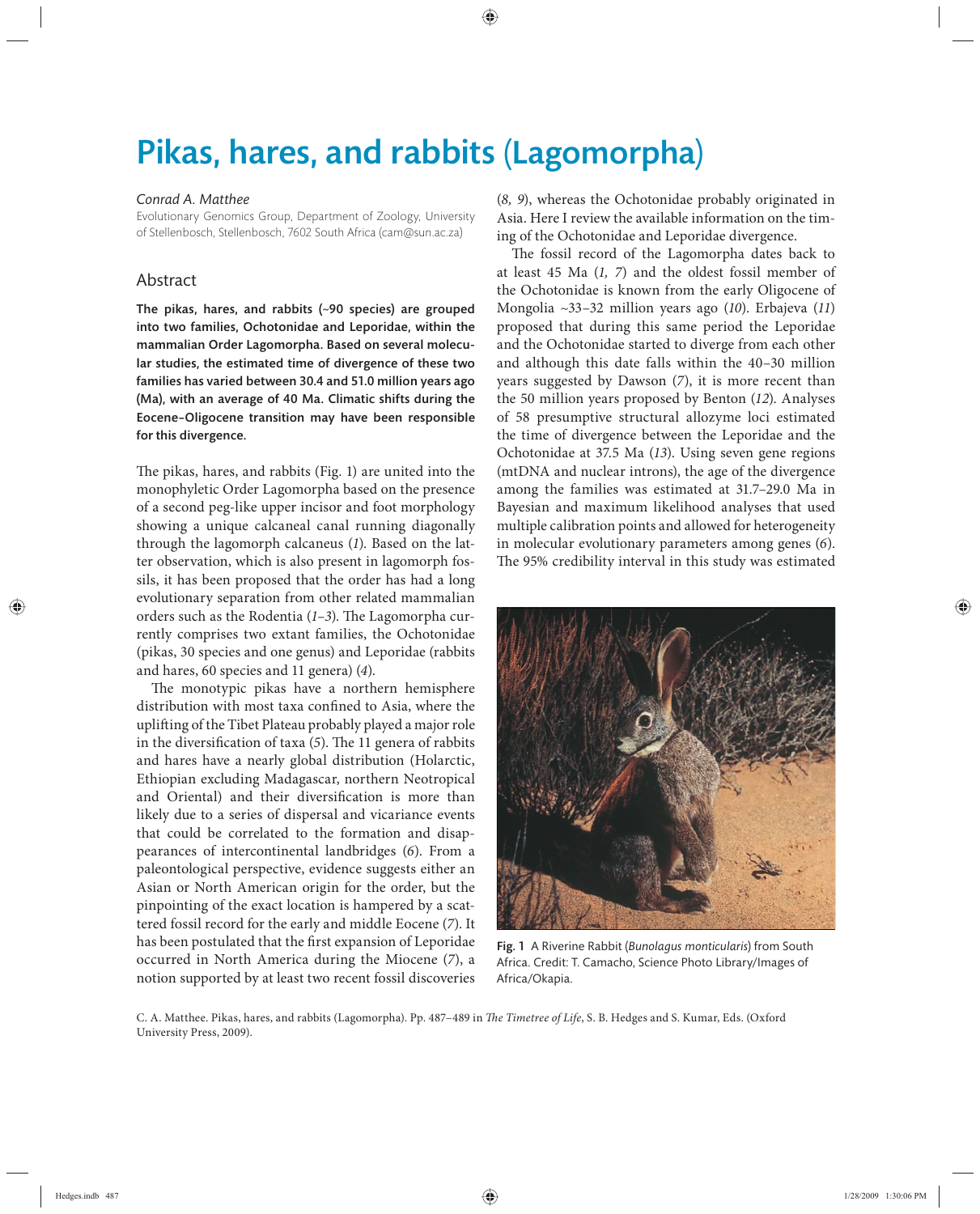

Fig. 2 A timetree of pikas, hares, and rabbits (Lagomorpha). Divergence times are shown in Table 1.

Table 1. Divergence times (Ma) and their confidence/credibility intervals (CI) between lagomorph families.

| <b>Timetree</b> |      | <b>Estimates</b> |           |           |                          |           |       |                |           |
|-----------------|------|------------------|-----------|-----------|--------------------------|-----------|-------|----------------|-----------|
| Node            | Time | Ref. (6)         |           | Ref. (13) |                          | Ref. (14) |       | Refs. (15, 16) |           |
|                 |      | Time             | <b>CI</b> | Time      | CI                       | Time      | CI    | Time           | CI        |
|                 | 39.6 | 304              | $39 - 22$ | 375       | $\overline{\phantom{a}}$ | 389       | 39–36 | 51 O           | $67 - 35$ |

Note: Node times in the timetree represent the mean of time estimates.

to be 39.3–22.4 Ma. Using the same methodology and sequences derived from the mtDNA genome only, the date was estimated at 38.9 Ma, ranging from 39.9 to 36.3 Ma (*14*).

Using a larger data set that underpinned a broader study dealing with the diversification of Placentalia, the date for the leporid/ochotonid split was estimated at 51.0 Ma, with a large credibility interval of  $\pm 16$  million years (15, 16). The discrepancy in these molecular dates is likely due to the inconsistencies in calibration points (constraints). The Springer *et al.* (15) study used a single Euarchontoglires calibration point (mouse and rat) which was repeated in the Murphy *et al.* (*16*) study, while the Matthee *et al.* (6) investigation focused specifically on leporid evolution used six time constraints within Glires. The Horner *et al.* (14) study used four lagomorph constraints. Although Matthee et al. (6) allowed different loci to have different patterns of evolutionary change, the divergence time among the Leporidae and Ochotonidae was constrained to be within 40–20 Ma (*6*). Horner *et al.* (*14*) likewise biased the estimate by constraining the divergence of the lagomorph families to between 40 and 35 Ma.

The exact date of the split between the Ochotonidae and the Leporidae remains controversial (Table 1), but consensus suggests that the two lagomorph families diverged at some point between the late Eocene  $(\sim 45$  Ma) and early Oligocene  $(\sim 30$  Ma) (Fig. 2). The Eocene-Oligocene boundary (~34 Ma) is characterized by sudden climatic shifts in global temperatures (a warming trend was immediately followed by cooling events) (*17*) culminating in large changes in mammalian diversity (*18*). It is probable that the Eocene–Oligocene transition also contributed toward the diversification of the Lagomorpha. Furthermore it is believed that the pikas followed a diversification trend throughout the Oligocene where they subsequently spread from Asia to North America (and also later to Africa) to become most numerous during the Miocene (25 fossil genera) (10). The Leporidae, on the other hand, did not show a similar diversification trend until the middle Miocene  $(\sim 15$  Ma) at which point the Ochotonidae decreased in diversity and the Leporidae began an increase in diversity (*6*).

#### Acknowledgments

Comments were provided by T. Robinson and support was provided by the South African National Research Foundation.

### References

- 1. A. R. Bleefeld, W. J. Bock, *Acta Palaeontol. Pol.* **47**, 181 (2002).
- 2. J. Meng, *Bull. Am. Mus. Nat. Hist.* **285**, 93 (2004).
- 3. R. J. Asher *et al.*, *Science* **5712**, 1091 (2005).